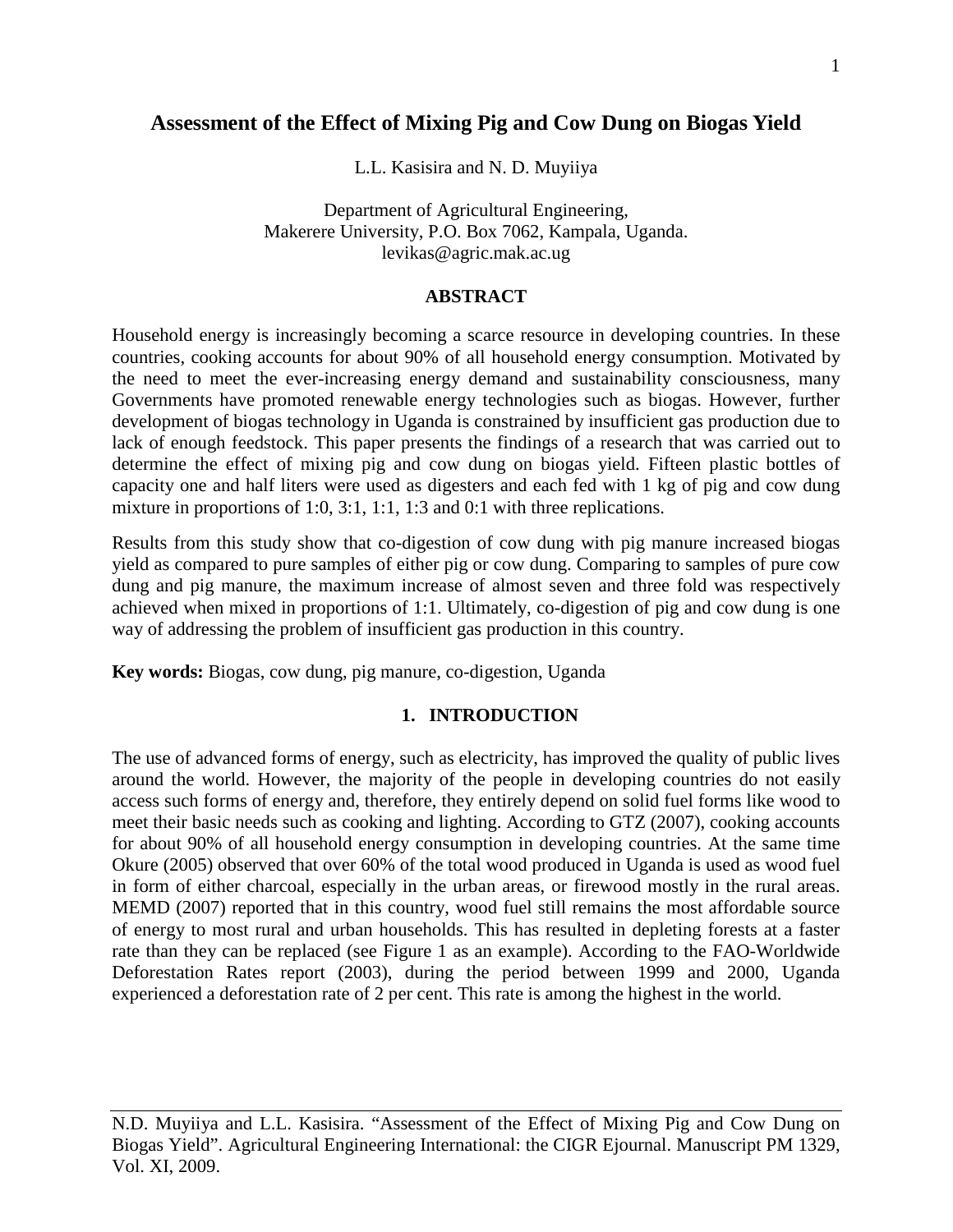

Figure 1. An example of a depleted forest in Uganda.

Biogas (a mixture of approximately 60% methane and 40% carbon dioxide) is a well-established fuel that can supplement or even replace wood as an energy source for cooking and lighting in developing countries. Table 1 shows some of the typical applications and equivalents for a cubic meter of biogas. During its production, any drastic change in temperature should be avoided since methanogens are very sensitive to thermal changes (Garba, 1996). At the same time, Jain et al. (1998) reported that the efficiency of methane production was more than 75% when the slurry pH was above 5.0. Furthermore, Sahota *et al.,* (1996) had observed that biogas production was only significantly affected when the pH of the slurry decreased to below 5.

| Table 1. Some biogas applications (Kristoferson and Bokalders, 1991) |                                           |  |  |  |
|----------------------------------------------------------------------|-------------------------------------------|--|--|--|
| Application                                                          | $1m3$ biogas equivalent                   |  |  |  |
| Lighting                                                             | Equal to $60 - 100$ watt bulb for 6 hours |  |  |  |
| Cooking                                                              | Can cook 3 meals for a family of $5 - 6$  |  |  |  |
|                                                                      | members                                   |  |  |  |
| Fuel replacement                                                     | $0.7$ kg of petrol                        |  |  |  |
| Shaft power                                                          | Can run 1 hp motor for 2 hours            |  |  |  |
| Electricity generation                                               | Can generate 1.25 kW h of electricity     |  |  |  |

Table 1. Some biogas applications (Kristoferson and Bokalders, 1991)

Currently as the fossil-based fuels become scarcer and more expensive, the economics of biogas production is turning out to be more favourable. At the same time, Pound *et al.,* (1981) observed that biogas production units provide a decentralized fuel supply and waste management system, both of which are very attractive particularly in rural areas of developing countries.

The majority of the work done in Uganda to promote the use of biogas technology has used cow dung as the raw material. This falsely made people especially in rural areas to generally believe that biogas can only be derived from cow dung. According to Silayo (1992), a typical peasant farmer rearing a few cattle in a free range system cannot sustain a biogas digester due to insufficient manure. Furthermore, Nabuuma and Okure (2005) reported that biogas production technology in Uganda is constrained by insufficient gas production due to lack of enough feedstock.

N.D. Muyiiya and L.L. Kasisira. "Assessment of the Effect of Mixing Pig and Cow Dung on Biogas Yield". Agricultural Engineering International: the CIGR Ejournal. Manuscript PM 1329, Vol. XI, 2009.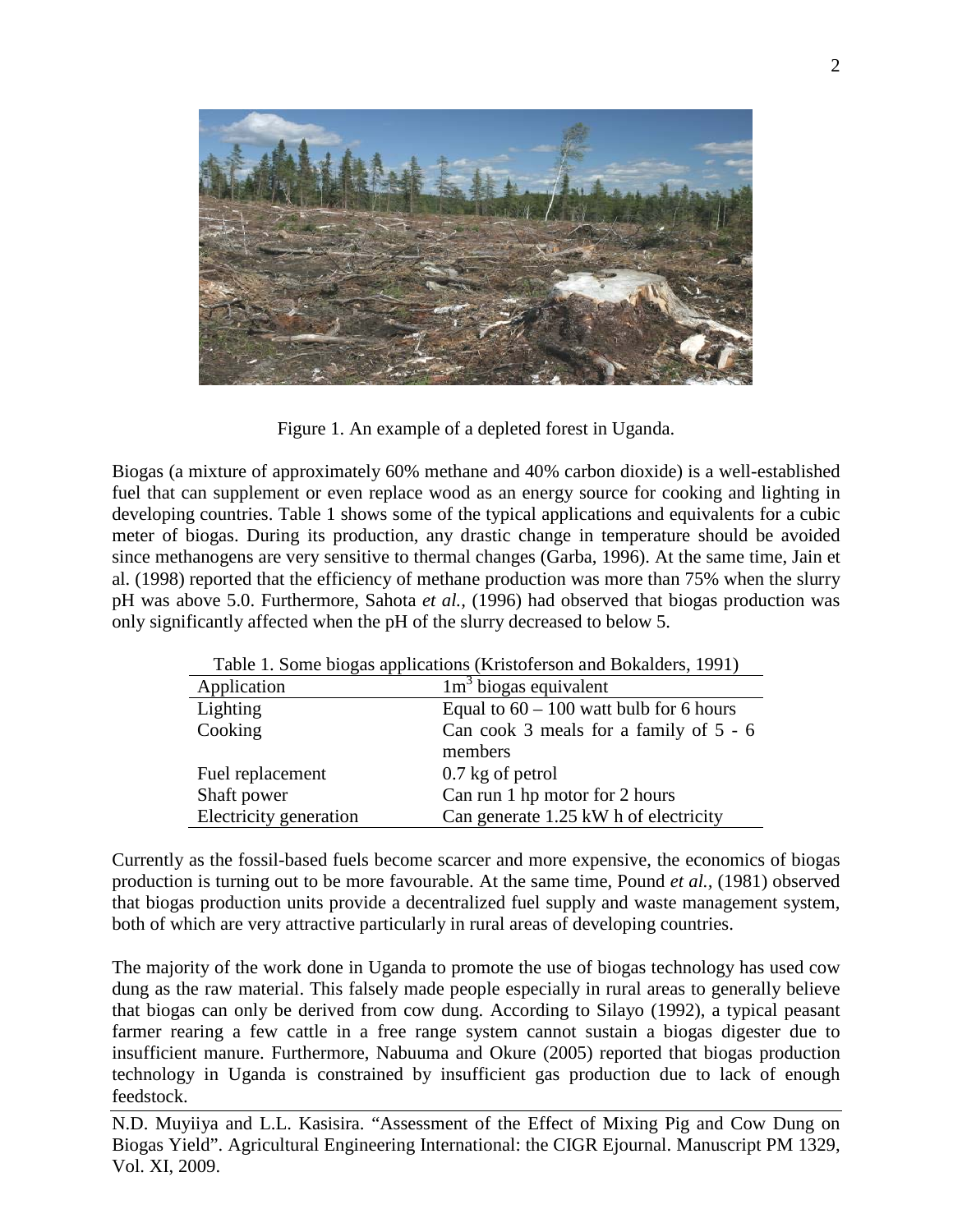Insufficient biogas production necessitated this study, with the ultimate goal of assessing the effect of co-digestion of cow dung and pig manure on biogas production. Many farmers in Uganda rear cattle and other livestock, especially pigs and goats. Co-digestion of one or more substrates has been reported to increase biogas production (Misi, *et al.,* 2001, Nabuuma and Okure, 2005). It was therefore hypothesized that "mixing of pig manure with cow dung had no effect on biogas production".

### **2. MATERIALS AND MEHODS**

## **2.1 Substrate preparation**

This study was conducted at Makerere University in a green house to minimize the effect of day and night temperature fluctuations. Samples of fresh cow dung and pig manure were obtained from Makerere University Agricultural Research Institute-Kabanyoro (MURIK). The cows were being fed on elephant grass and the pigs on formulated feed. The pig manure and cow dung were each mixed with water in a ratio of 1:1 (v/v) before being mixed in varying proportions indicated in Table 2.

|  | Table 2. Proportions for the different treatments |
|--|---------------------------------------------------|
|  |                                                   |

| Mixture proportions           | Treatment     |
|-------------------------------|---------------|
| 100% cow dung,0% pig manure   |               |
| 75% cow dung ,25% pig manure  | В             |
| 50% cow dung, 50 % pig manure | $\mathcal{C}$ |
| 25% cow dung, 75% pig manure  |               |
| 0% cow dung, 100% pig manure  |               |

## **2.2 Experimental design and set up**

One and half litre plastic bottles were used as digesters. This was a modification of a compact system digester that digests small volumes of manure to produce biogas. A thermometer was inserted in each digester to measure temperature. A U-tube was used to measure the gas pressures, while the pH of the mixtures was measured with a digital pH meter. Weighing was done using a digital weighing scale.

A completely randomized design was used in a 5 x 3 replicated experimental design. The digesters were charged once during the experiment duration of 24 days with 1 kg of the mixture in proportions indicated in Table 2. To test the null hypothesis, the collected daily mean biogas yield data was subjected to analysis of variation (ANOVA) while the Duncan's Multiple Range Test (DMRT) was used to determine the mixture proportion that produced the highest biogas. The experiment set up is shown in Figure 2.

N.D. Muyiiya and L.L. Kasisira. "Assessment of the Effect of Mixing Pig and Cow Dung on Biogas Yield". Agricultural Engineering International: the CIGR Ejournal. Manuscript PM 1329, Vol. XI, 2009.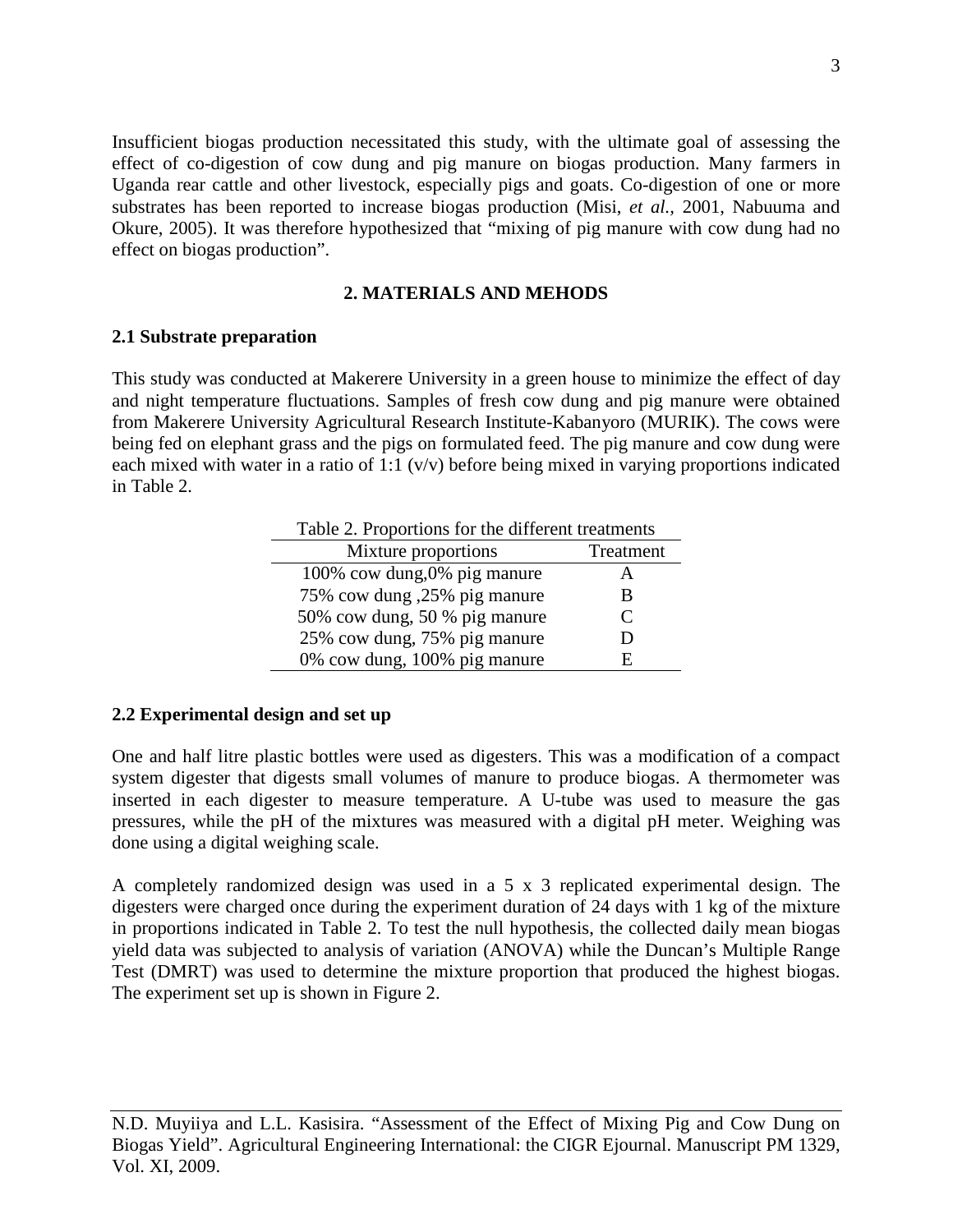

Figure 2. Experiment set up.

## **2. RESULTS AND DISCUSSION**

#### **3.1 Results**

Treatment D produced gas first on the 7th day of the experiment. Treatment C followed on the 8th day while treatments A, B and E gave off gas on the 11th day.



Figure 3. Daily biogas yield of the different treatments. For a constant volume of the container used, increased pressure was a result of increased volume of biogas generated.

The daily biogas yields and the cumulative gas production are depicted in Figures 3 and 4 respectively. Table 3 shows variation in pH for the different treatments.

N.D. Muyiiya and L.L. Kasisira. "Assessment of the Effect of Mixing Pig and Cow Dung on Biogas Yield". Agricultural Engineering International: the CIGR Ejournal. Manuscript PM 1329, Vol. XI, 2009.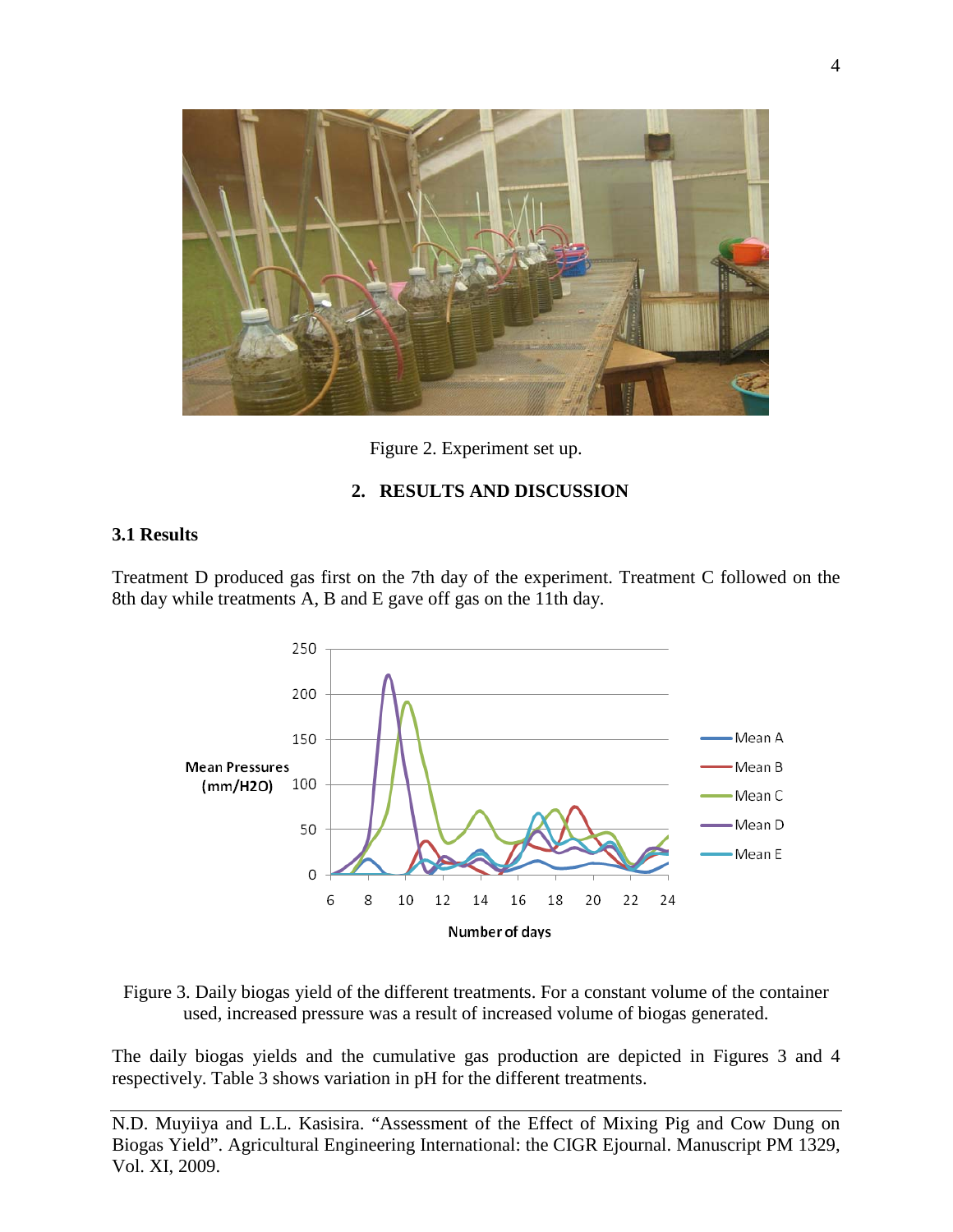

Figure 4. Cumulative biogas yields from the different treatments.

| Tuble 5. Turniform in part of the treatments and the mean brogast plene |            |          |                              |  |  |
|-------------------------------------------------------------------------|------------|----------|------------------------------|--|--|
| Treatment                                                               | Initial pH | Final pH | Mean gas Yield $(mmH20)/day$ |  |  |
|                                                                         | 6.6        | 6.3      | 26.8                         |  |  |
|                                                                         | 6.6        | 6.8      | 59.7                         |  |  |
|                                                                         | 6.5        | 6.5      | 185.7                        |  |  |
|                                                                         | 6.5        | 5.5      | 113.9                        |  |  |
|                                                                         | 6.5        | 57       | 56.9                         |  |  |

Table 3. Variation in pH of the treatments and the mean biogas yield

### **3.2 Discussion**

For all the treatments, pH for the initial slurry varied within the range of 6.5 and 6.6 while the final ranged between 5.7 and 6.8 (Table 3). Thus, the experiment was conducted within the pH range for optimum methane production and there was little temperature variation throughout the experiment. Accordingly, there was a negligible temperature variation effect on biogas production.

From Table 3, the 100% pig manure produced more gas per unit weight as compared to the 100% cow dung. This concurs with Hobson's (1981) findings that attributed the lower production to low biodegradable material in the cow dung. However, Yeole *et al.,* (1992) attributed the higher biogas yield from the pig dung to the presence of native micro flora in the pig dung while Fulford (1988) attributed it to the low carbon-nitrogen ratio. The higher production from the mixtures could be due to a proper nutrient balance, which is attained by mixing as suggested by Fulford (1988). The highest gas yields from treatment C was attributed to stable pH and it was hypothesized that the mixture was able to buffer its self; a pre-requisite for proper biogas production.

The F values as calculated and read from the tables were as given below:

 $F_{5\%}$   $F_{1\%}$  Calculated F 3.48 5.99 11.4

N.D. Muyiiya and L.L. Kasisira. "Assessment of the Effect of Mixing Pig and Cow Dung on Biogas Yield". Agricultural Engineering International: the CIGR Ejournal. Manuscript PM 1329, Vol. XI, 2009.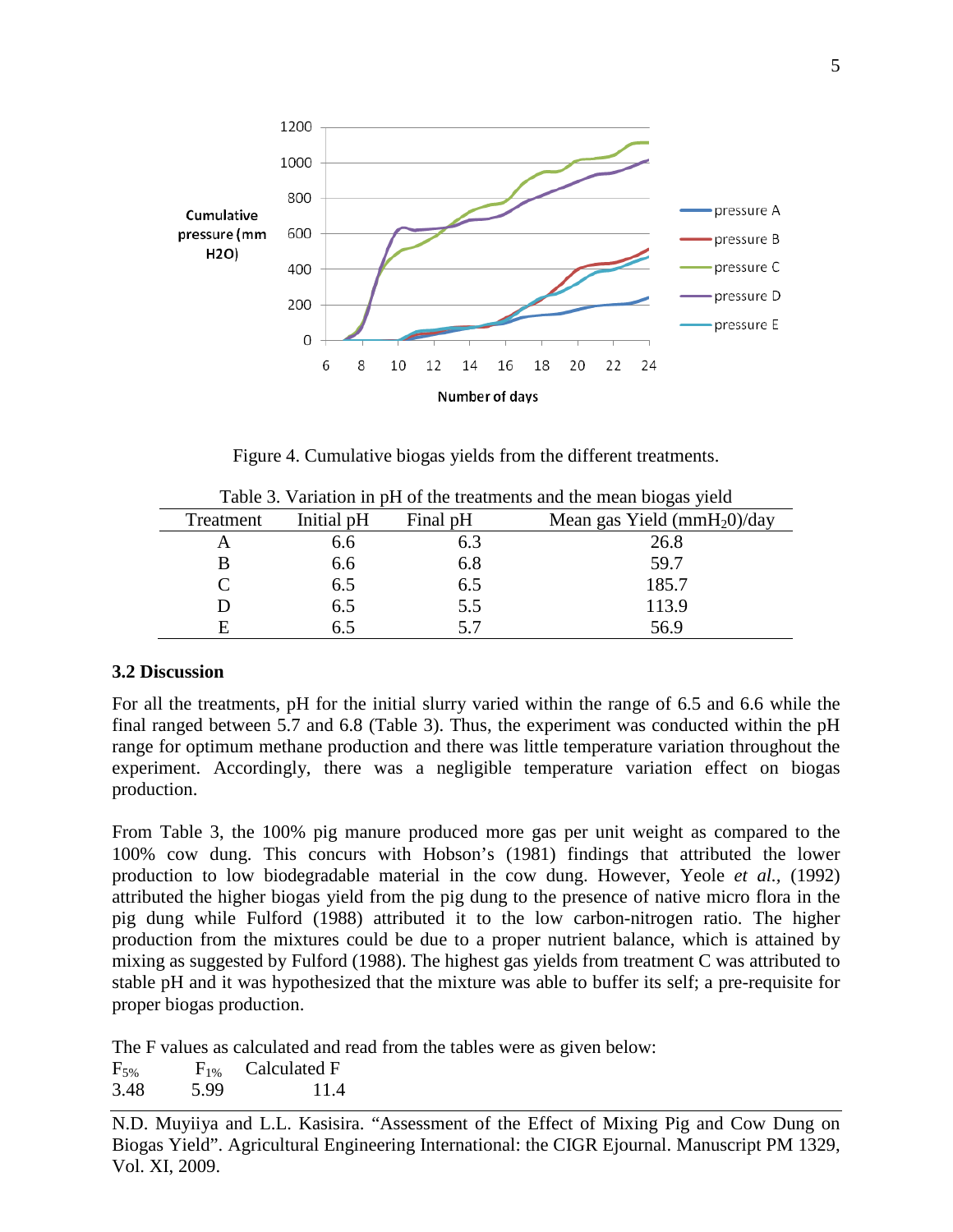Since the computed F was greater than both  $F_{5\%}$  and  $F_{1\%}$  then the treatment difference was highly significant. The null hypothesis was thus rejected. Additionally, the C mixture produced the significantly highest biogas and the production was in the order: C>D>B>E>A.

#### **3. CONCLUSION**

Comparing with the pure samples, mixing pig and cow dung generally increased biogas yield. The maximum biogas yield was attained with mixtures in the proportions of 1:1. At these proportions, there was a biogas yield increase of seven and three folds as compared to pure samples of cow and pig manure respectively. Co-digestion of cow dung and pig manure is therefore, one way of addressing the problem of lack of enough feedstock for biogas production in Uganda.

Secondly, the sizes of the digesters will be reduced since one needs less quantity of mixtures to produce the same amount of gas as compared to pure samples of either cow or pig manure.

#### **5. REFERENCES**

- FAO. 2003. The state of the world's forests. *Forestry annual report.* Rome, Italy.
- Fulford, D. 1988. Running a Biogas Programme: A handbook. *The Biogas Technology in China.* IT Publications No. 52*.*
- Garba, B. 1996. Effect of temperature and retention period on biogas production from ligrocelluloscic material. *Renewable Energy Journal*, 9(1-4): 934-641.
- GTZ, Uganda. 2007. Insights into fuel efficiency and the dissemination of mud and ceramic stoves in Southern Africa.
- Hobson, P.N., S. Bousfield and R. Summers. 1981. Methane production from agricultural and domestic waste*. Applied science publication.*
- Jain, S.R. and B. Maattiasson. 1998. Acclimatization of methanogenic Consortia for low pH biomethanation process*. Biotech Letter* 20(8): 771-772.
- Kristoferson, L.A. and V. Bokalders. 1991. Renewable energy technologies their application in developing countries. *ITDG Publishing*.
- MEMD. 2007. Renewable energy resources policy*. Ministry of energy and mineral development.* Kampala, Uganda.
- Misi, N.S. and C.F. Forster. 2001. Batch co-digestion of multi-component agro-waste. *Bioresource Technology* 80:19-28.
- Nabuuma, B. and M.A.E. Okure. 2005. Field-Based Assessment of Biogas Technology: The Case of Uganda. *In Advances in Engineering and Technology, ed. Jackson A. Mwakali and Gyavira Taban-Wani.* 481-487. Oxford, UK: Elsevier Ltd*.*
- Okure. M. 2005, Biofuel Lecture Notes *(*Un Published). *Faculty of Technology*, Makerere University, Kampala, Uganda.

N.D. Muyiiya and L.L. Kasisira. "Assessment of the Effect of Mixing Pig and Cow Dung on Biogas Yield". Agricultural Engineering International: the CIGR Ejournal. Manuscript PM 1329, Vol. XI, 2009.